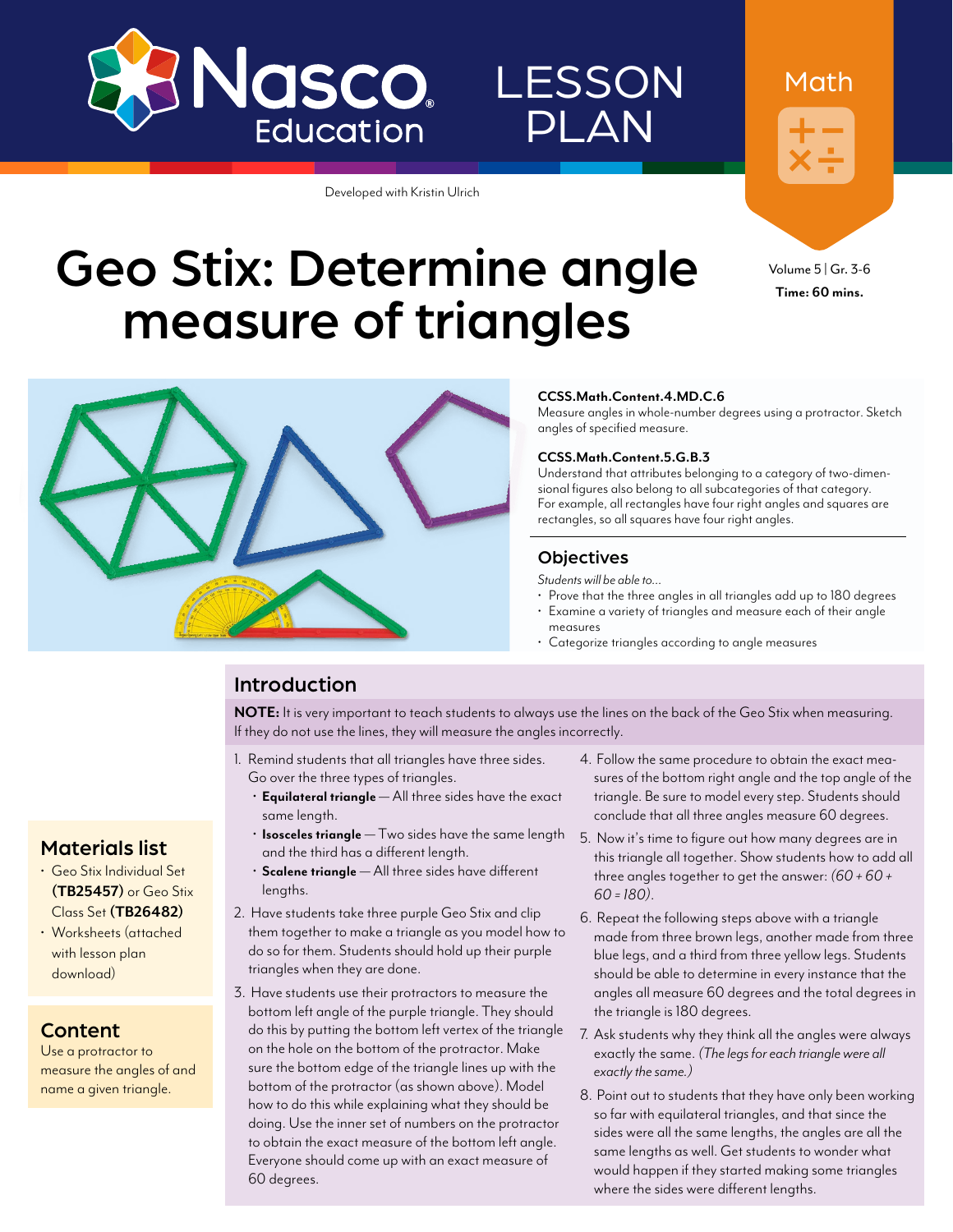# Activity

- 1. Have students make a triangle that has two red legs and one dark green leg. The dark green leg should be the bottom of the triangle. Ask them to hold their triangle up when it is constructed so you know they are done.
- 2. Measure the bottom left vertex of this triangle by snapping the protractor in behind the triangle. Make sure the line on the back of the green piece is lined up with the line on the bottom of the protractor. Be sure to model how to do this for students. Tell students to use the inside set of numbers on the protractor to obtain their measurement. Help them read their protractor correctly by saying something like this, "I see that my angle is somewhere between 70 and 80 degrees. It looks like it is closer to 70 degrees, so I am going to say it is 72 degrees. I said 72 degrees because if you look at the top of the protractor, it is about two lines (which measure degrees) further than 70 degrees." Ask students to give you a thumbs up if they have something similar on their protractors. If theirs is not similar, either individually model it for them or have students who had their thumbs up help those struggling.
- 3. Measure the bottom right vertex the same way they did the bottom left vertex. Make sure students are snapping the protractor behind the triangle and the line on the back of the green piece is lined up with the line on the bottom of the protractor. Model this for them. Since they are on the opposite side of the triangle, tell students they will need to use the outside set of numbers this time. Students should get 72 degrees as an answer. Point out that this measurement is the same as the previous one, and ask them to give you a thumbs up if they think the third angle will be the same and to give a thumbs down if they think the third angle will be a different measure.
- 4. Have students measure the third angle. They should snap the protractor behind the vertex where both the red legs meet. Line up the bottom line with the line on the back of the red leg that makes the right side of the triangle. They should use the outside set of numbers because the angle opens to the left. Ask them these questions:
	- What does the angle measure? *(36 degrees)*
	- Why is it different than the other two angle measures? *(The length of the third side is different than the other two, so the angle would have a different measure also.)*
	- Why did we not get 72 degrees for the measure of this angle also? *(The length of that side was different than the length of the other two sides.)*
- 5. Remind students that when they measured the equilateral triangle earlier, they added 60, 60, and 60 to get 180 degrees. Have them add the three angle measures of the current triangle together *(72 + 72 + 36 = 180 degrees)*
- 6. Have students try another triangle to see if those angles also measure up to 180 degrees. This triangle will have two blue sides and one yellow side. The yellow side should be the bottom of the triangle. Have students hold up their triangle when completed so you know when they are done.
- 7. Measure the bottom left vertex first by snapping the protractor behind the bottom left vertex and making sure the line across the bottom lines up perfectly with the line on the back of the yellow leg. Remind students that since the angle opens to the right, they need to use the inside numbers to obtain their measurement. They should come up with 65 degrees.
- 8. Have students predict what will happen when they measure the bottom right vertex. They should predict it will measure the same as the bottom left vertex. Have them measure the bottom right vertex to see if they are correct. Ensure they are snapping the protractor behind the bottom right vertex, that the line across the bottom is lined up perfectly with the line on the back of the yellow leg, and that they use the outside set of numbers to obtain the measurement because the angle opens to the left. They should come up with 65 degrees.
- 9. Ask students why this triangle's bottom two vertices have the same measure. *(Both triangles have the same length and a different length for the bottom.)* Tell students that they have been working with isosceles triangles because the triangles have two sides with the same measure and the third side has a different measure.
- 10. Remind students that all of the triangles they have measured so far have had a total degree measurement of 180 degrees. Keeping that in mind, ask them to hypothesize what the measure of the third angle will be, knowing that two angles measure 65 degrees each. Have them add the two angles together to account for 130 degrees of the 180 degree total. Ask students how they can figure out the measure of the missing angle. They should say that they can subtract 130 from 180. When they do that, they should get 50 degrees.
- 11. Have students test their hypothesis by measuring the third angle. Make sure they snap their protractor into the top vertex where the two blue legs meet, then move it until it is positioned so the angle is opened to the left. They should measure using the inside set of numbers to get 50 degrees. Get them wondering if all triangles add up to a measure of 180 degrees.
- 12. Have students create a triangle with one dark green leg, one purple leg, and one yellow leg. The yellow leg will be the bottom or base of the triangle. The green leg will be the left leg of the triangle, and the purple leg will be the right leg. Model how this triangle should look for students.
- 13. Students will now measure the bottom left vertex angle where the green and yellow legs meet. Snap the protractor to the back and make sure the line along the bottom is matched up with the line along the bottom of the yellow leg. Have students tell you which set of numbers they should use *(the inside set)*. They should come up with 44 degrees.
- 14.Ask students what they should measure next. *(The measure of the angle at the yellow and purple vertex.)* Have them give you a thumbs up if they think it will also measure 44 degrees and a thumbs down if they think it will measure something different. Have students measure that angle to see who is correct. *(It should measure 59 degrees.)* Ask why they think it has a different measure from the first angle they measured. *(The legs are different lengths.)*
- 15. Knowing the measure of two of the angles, ask how they can find the measure of the third angle. *(Add up the two known measures and subtract that number from 180.)* Have them do so to get 77 degrees. They should then measure the third angle to see if they are correct, which they should be.
- 16. Remind students that triangles with three different leg lengths are scalene triangles. Scalene triangles also have three angle measures that are different. The three different angle measures for this triangle are 44, 59, and 77.
- 17. Let students know that they will be doing some practice on their own by making a bunch of triangles, figuring out the measure of each angle, and saying if the triangle is equilateral, isosceles, or scalene.

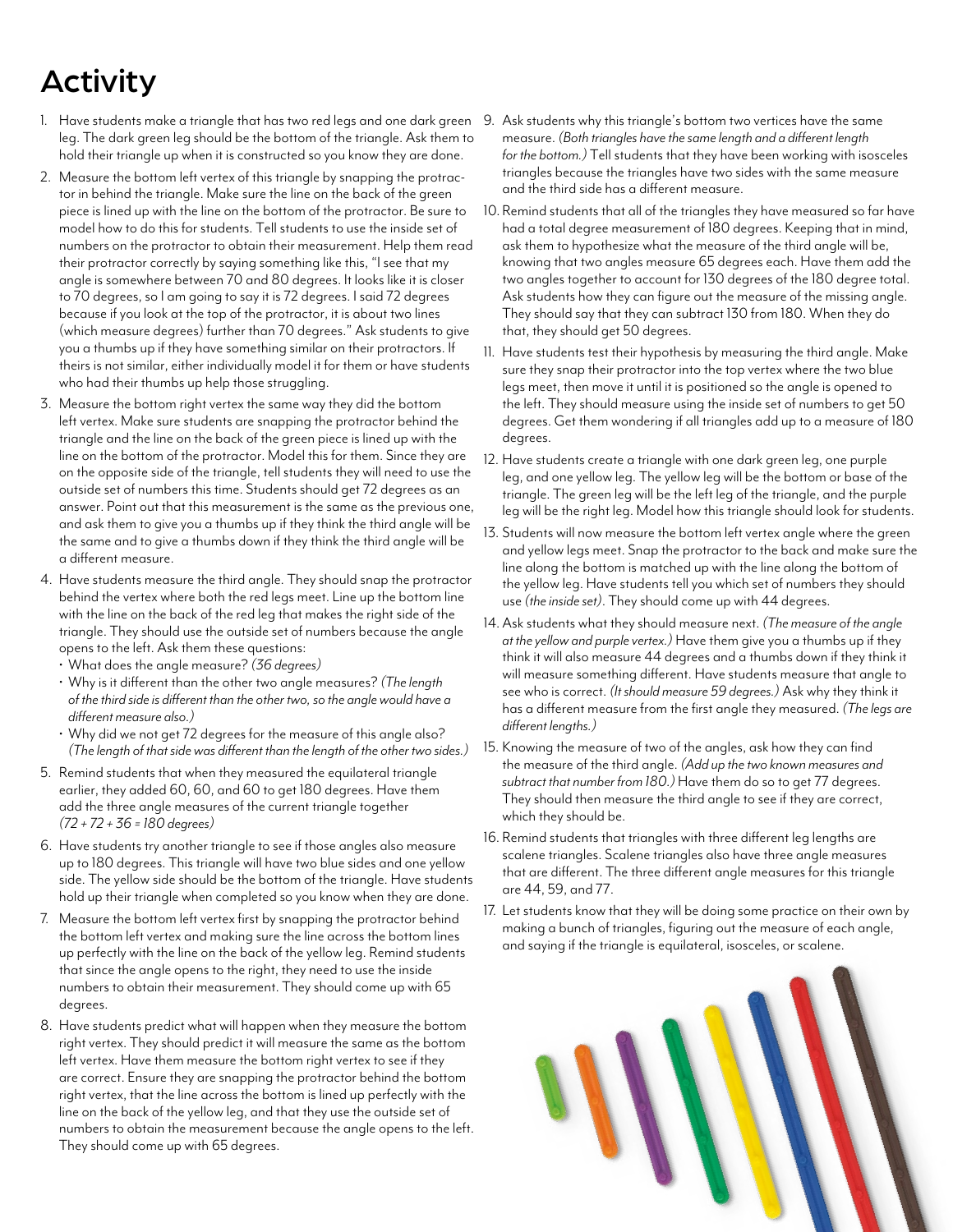

# **Practice**

Hand out the worksheet. Students should work on problems 1-3 independently, with a partner, or in a small group.

#### **Check for Understanding**

After students have completed problems 1-3, check for understanding by using the following line of questioning. You will focus on problems 2 and 3 because problem 1 is an equilateral triangle. Project an example of the worksheet on the board that you can fill in as students answer the following questions:

#### **Problem 2**

- 1. What is the measure of the bottom left vertex? *(68 degrees)*
- 2. What is the measure of the bottom right vertex? *(68 degrees)*
- 3.How do we fill in the missing addends? *(68 + 68 = 136; 180 – 136 = 44 degrees)*
- 4.Did the third angle measure 44 degrees? *(Yes)*
- 5.How do we fill in the three-part equation? *(68 degrees + 68 degrees + 44 degrees = 180 degrees)*
- 6.What type of triangle was that? *(Isosceles)*
- 7. How do we know? *(Two legs are the same length. Two angles are the same measure.)*

#### **Problem 3**

- 1. What is the measure of the bottom left vertex? *(88 degrees)*
- 2. What is the measure of the bottom right vertex? *(62 degrees)*
- 3.How do we fill in the missing addends? *(88 + 62 = 150; 180 150 = 30 degrees)*
- 4.Did the third angle measure 30 degrees? *(Yes)*
- 5.How do we fill in the three-part equation? *(88 degrees + 62 degrees + 30 degrees = 180 degrees)*
- 6.What type of triangle was that? *(Scalene)*
- 7. How do we know? *(All three legs have a different measure. All three angles have a different measure.)*

Students should complete problems 4-6 independently.

## Intervention

- Only work on problems that include equilateral and isosceles triangles.
- All problems could be done in a whole group setting.
- Strategically match students who understand the concept with struggling students and let them teach one another.
- Add which scale of the protractor (inside or outside) is used for each angle students will measure.
- An Intervention Worksheet has also been provided.

# Extension

- Have students work with a partner and create their own triangles using different legs.
- Students can begin to explore with quadrilaterals.

[TB26482](http://www.enasco.com/p/TB26482)

• An Extension Worksheet has also been provided.

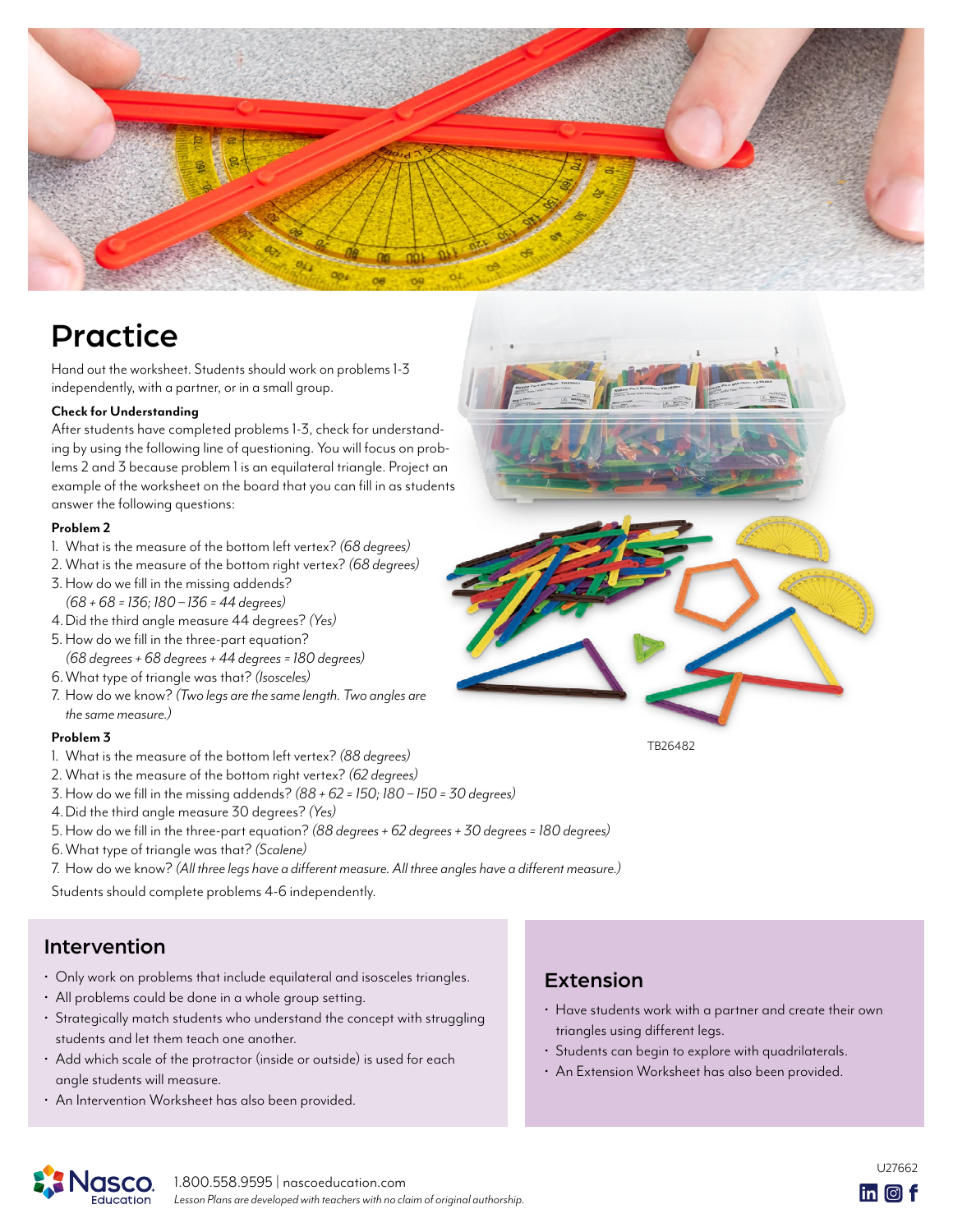# Geo Stix — worksheet

Volume 5

|--|--|

**Directions:** Create the triangles described below. Make sure you assemble each triangle exactly as you are instructed to in the problem. Measure the first two angles, predict the measure of the third angle, then measure it. Finally, name the triangle as an equilateral, isosceles, or scalene triangle.

### **1. Use three blue legs to create a triangle.**

| What is the measure of the angle at the bottom left vertex? _______________(Angle 1)                                                                                                       |
|--------------------------------------------------------------------------------------------------------------------------------------------------------------------------------------------|
| What is the measure of the angle at the bottom right vertex? ______________(Angle 2)                                                                                                       |
| Use the formula to figure out the measure of the third angle at the top vertex.                                                                                                            |
| $(A \cap B)$ + $(A \cap B)$ = = degrees 180 - $($ total of last problem) = = degrees                                                                                                       |
| What is the measure of the angle at the top vertex? __________________(Angle 3)                                                                                                            |
| $(Angle 1)$ $\underline{\hspace{1cm}}$ + $(Angle 2)$ $\underline{\hspace{1cm}}$ + $(Angle 3)$ $\underline{\hspace{1cm}}$ - $\underline{\hspace{1cm}}$ - $\underline{\hspace{1cm}}$ degrees |
|                                                                                                                                                                                            |
| 2.  Use two brown legs and one yellow leg to create a triangle. The yellow leg should be the bottom leg.                                                                                   |
| What is the measure of the angle at the bottom left vertex? ______________(Angle 1)                                                                                                        |
| What is the measure of the angle at the bottom right vertex? ______________(Angle 2)                                                                                                       |
| Use the formula to figure out the measure of the third angle at the top vertex.                                                                                                            |
| $(Angle 1)$ $+ (Angle 2)$ $ =$ $-$ degrees $180 - (total of last problem)$ $ =$ $-$ degrees                                                                                                |
| What is the measure of the angle at the top vertex? __________________(Angle 3)                                                                                                            |
| (Angle 1) ______ + (Angle 2) _____ + (Angle 3) ______ - ______ degrees                                                                                                                     |
|                                                                                                                                                                                            |
| 3. Use a blue, purple, and red leg to create a triangle. The purple leg should be the bottom leg, the red leg should be                                                                    |
| the right leg, and the blue leg should be the left leg.                                                                                                                                    |
| What is the measure of the angle at the bottom left vertex? _______________(Angle 1)                                                                                                       |
| What is the measure of the angle at the bottom right vertex? ______________(Angle 2)                                                                                                       |
| Use the formula to figure out the measure of the third angle at the top vertex.                                                                                                            |
| $(A \cap B)$ $\_\_\_ + (A \cap B)$ $\_\_\_\_\_\_\_\_\_\_\_\_\_\_\_\_\_\_\_\_\_\_\_\_$                                                                                                      |
| What is the measure of the angle at the top vertex? __________________(Angle 3)                                                                                                            |
| (Angle 1) ______ + (Angle 2) ______ + (Angle 3) ______ - ______ degrees                                                                                                                    |
| Page 1 of 2                                                                                                                                                                                |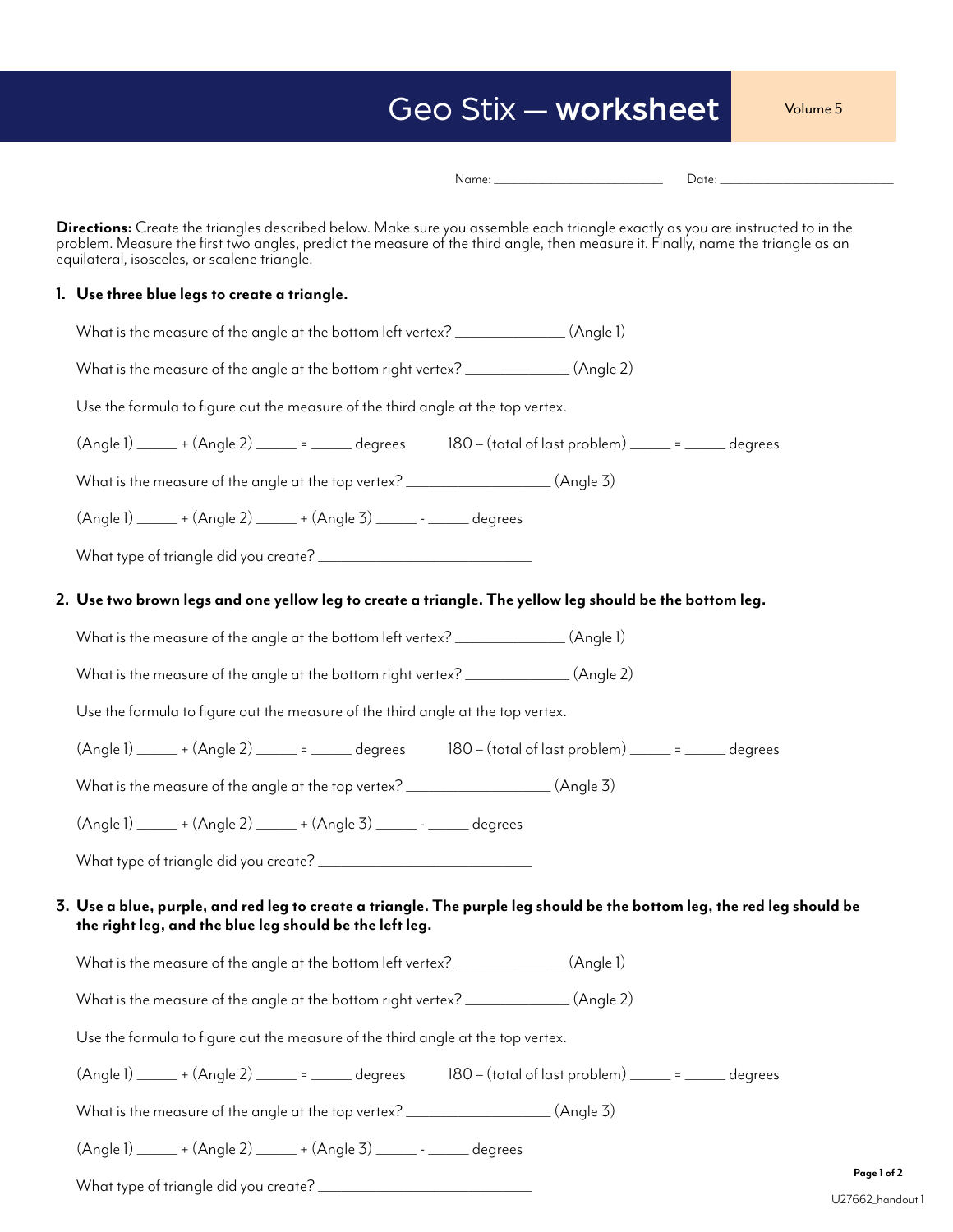### **4. Use a purple, dark green, and orange to create a triangle. The orange leg should be the bottom leg, the purple leg should be the right leg, and the dark green leg should be the left leg.**

| What is the measure of the angle at the bottom left vertex? _______________(Angle 1)                                                                                                                                                                                                                                                                        |  |  |
|-------------------------------------------------------------------------------------------------------------------------------------------------------------------------------------------------------------------------------------------------------------------------------------------------------------------------------------------------------------|--|--|
| What is the measure of the angle at the bottom right vertex? _____________(Angle 2)                                                                                                                                                                                                                                                                         |  |  |
| Use the formula to figure out the measure of the third angle at the top vertex.                                                                                                                                                                                                                                                                             |  |  |
| $(Angle 1)$ $+ (Angle 2)$ $ =$ $-$ degrees $180 - (total of last problem)$ $ =$ $-$ degrees                                                                                                                                                                                                                                                                 |  |  |
| What is the measure of the angle at the top vertex? __________________(Angle 3)                                                                                                                                                                                                                                                                             |  |  |
| $(Angle 1)$ $\underline{\hspace{1cm}}$ + $(Angle 2)$ $\underline{\hspace{1cm}}$ + $(Angle 3)$ $\underline{\hspace{1cm}}$ - $\underline{\hspace{1cm}}$ - $\underline{\hspace{1cm}}$ degrees                                                                                                                                                                  |  |  |
|                                                                                                                                                                                                                                                                                                                                                             |  |  |
| 5. Use two orange legs and one purple leg to create a triangle. The purple leg should be the bottom leg of the triangle.                                                                                                                                                                                                                                    |  |  |
| What is the measure of the angle at the bottom left vertex? _______________(Angle 1)                                                                                                                                                                                                                                                                        |  |  |
|                                                                                                                                                                                                                                                                                                                                                             |  |  |
| What is the measure of the angle at the bottom right vertex? _____________(Angle 2)                                                                                                                                                                                                                                                                         |  |  |
| Use the formula to figure out the measure of the third angle at the top vertex.                                                                                                                                                                                                                                                                             |  |  |
| $(Angle 1)$ $+ (Angle 2)$ $=$ $ =$ $degrees$ $180 - (total of last problem)$ $=$ $ =$ $degrees$                                                                                                                                                                                                                                                             |  |  |
| What is the measure of the angle at the top vertex? __________________(Angle 3)                                                                                                                                                                                                                                                                             |  |  |
| $(Angle 1)$ $\underline{\hspace{1cm}}$ + $(Angle 2)$ $\underline{\hspace{1cm}}$ + $(Angle 3)$ $\underline{\hspace{1cm}}$ - $\underline{\hspace{1cm}}$ degrees                                                                                                                                                                                               |  |  |
|                                                                                                                                                                                                                                                                                                                                                             |  |  |
|                                                                                                                                                                                                                                                                                                                                                             |  |  |
| 6. Use a blue, orange, and yellow leg to create a triangle. The orange leg should be the bottom leg, the yellow leg                                                                                                                                                                                                                                         |  |  |
| should be the right leg, and the blue leg should be the left leg.                                                                                                                                                                                                                                                                                           |  |  |
| What is the measure of the angle at the bottom left vertex? _______________(Angle 1)                                                                                                                                                                                                                                                                        |  |  |
| What is the measure of the angle at the bottom right vertex? ______________(Angle 2)                                                                                                                                                                                                                                                                        |  |  |
| Use the formula to figure out the measure of the third angle at the top vertex.                                                                                                                                                                                                                                                                             |  |  |
| $(A \cap B)$ $(0.4)$ $(A \cap B)$ $(0.4)$ $(A \cap B)$ $(0.4)$ $(A \cap B)$ $(B \cap C)$ $(B \cap C)$ $(B \cap C)$ $(B \cap C)$ $(B \cap C)$ $(B \cap C)$ $(B \cap C)$ $(B \cap C)$ $(B \cap C)$ $(B \cap C)$ $(B \cap C)$ $(B \cap C)$ $(B \cap C)$ $(B \cap C)$ $(B \cap C)$ $(B \cap C)$ $(B \cap C)$ $(B \cap C)$ $(B \cap C)$ $(C \cap C)$ $(C \cap C$ |  |  |
| What is the measure of the angle at the top vertex? __________________(Angle 3)                                                                                                                                                                                                                                                                             |  |  |
| $(A \cap B)$ + $(A \cap B)$ + $(A \cap B)$ + $(A \cap B)$ + $(A \cap B)$ + $(A \cap B)$ + $(A \cap B)$                                                                                                                                                                                                                                                      |  |  |
|                                                                                                                                                                                                                                                                                                                                                             |  |  |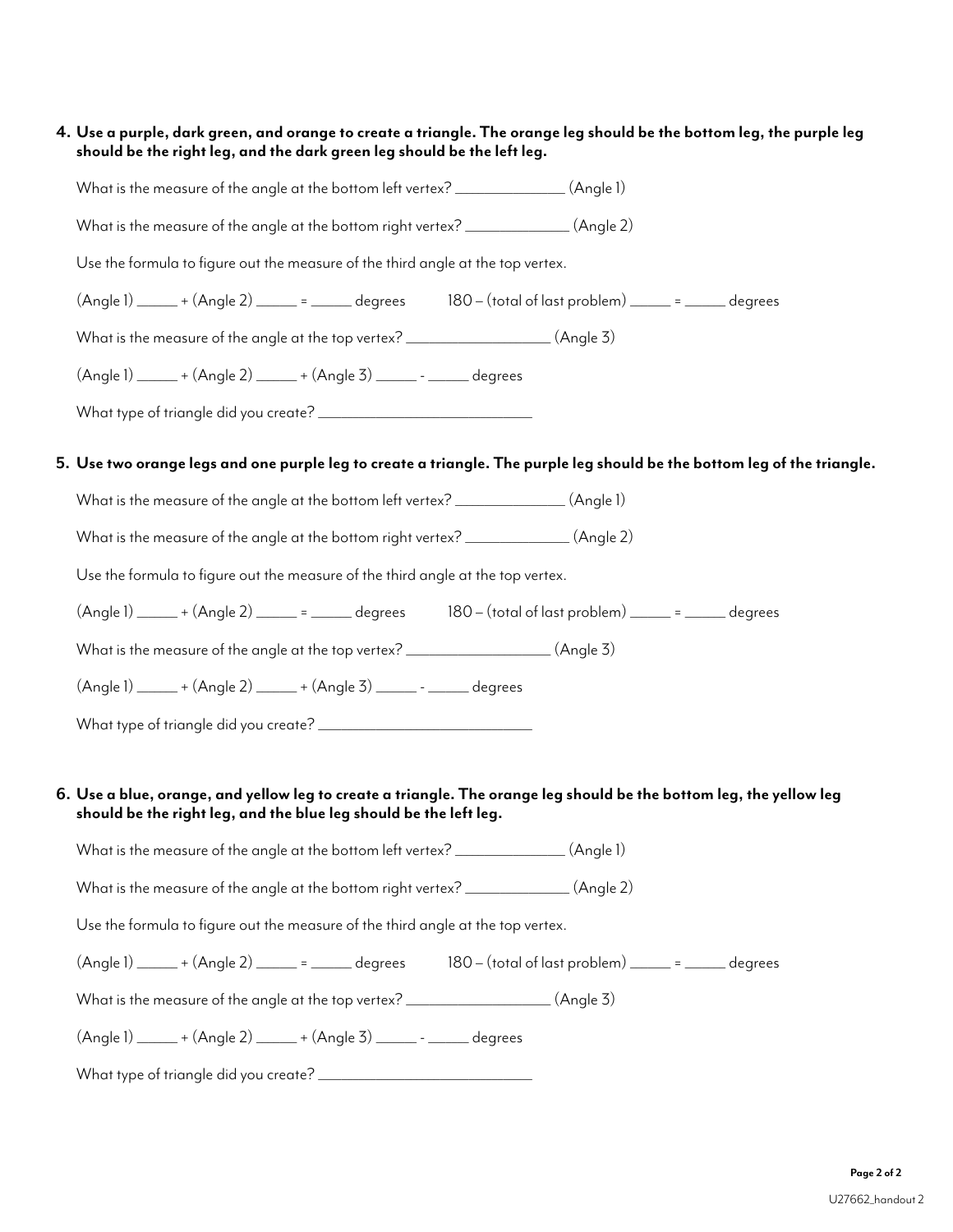|  | Geo Stix Intervention — worksheet I |  | Volume 5 |
|--|-------------------------------------|--|----------|
|--|-------------------------------------|--|----------|

| • For Angle 1, you'll always use the inside scale because the angle opens to the right.<br>• For Angle 2, you'll always use the outside scale because the angle opens to the left.<br>• For Angle 3, turn the triangle so the angle opens to the left. Use the outside scale.                                  |
|----------------------------------------------------------------------------------------------------------------------------------------------------------------------------------------------------------------------------------------------------------------------------------------------------------------|
| 1. Create a triangle using three purple legs.                                                                                                                                                                                                                                                                  |
| What is the measure of the angle at the bottom left vertex? ______________(Angle 1)                                                                                                                                                                                                                            |
| What is the measure of the angle at the bottom right vertex? ______________(Angle 2)                                                                                                                                                                                                                           |
| Use the formula to figure out the measure of the third angle at the top vertex.                                                                                                                                                                                                                                |
| $(A \cap B)$ $(0.4)$ $(A \cap B)$ $(0.4)$ $(A \cap B)$ $(0.4)$ $(A \cap B)$ $(0.4)$ $(A \cap B)$ $(A \cap B)$ $(0.4)$ $(A \cap B)$ $(0.4)$ $(A \cap B)$ $(0.4)$ $(A \cap B)$ $(0.4)$ $(A \cap B)$ $(0.4)$ $(A \cap B)$ $(0.4)$ $(A \cap B)$ $(0.4)$ $(A \cap B)$ $(0.4)$ $(A \cap B)$ $(A \cap B)$ $(A \cap B$ |
| What is the measure of the angle at the top vertex? __________________(Angle 3)                                                                                                                                                                                                                                |
| (Angle 1) ______ + (Angle 2) ______ + (Angle 3) ______ - ______ degrees                                                                                                                                                                                                                                        |
|                                                                                                                                                                                                                                                                                                                |
| 2. Create a triangle using two purple legs and one yellow leg. The yellow leg should be the bottom leg of your triangle.<br>What is the measure of the angle at the bottom left vertex? _______________(Angle 1)<br>What is the measure of the angle at the bottom right vertex? ______________(Angle 2)       |
| Use the formula to figure out the measure of the third angle at the top vertex.                                                                                                                                                                                                                                |
| $(Angle 1) \ \_\_+ (Angle 2) \ \_\_ = \ \_\_ \ \ \ \_\_ \ \ \_ 180 - (total of last problem) \ \_\_ = \ \_\_ \ \ \ \_\_ \ \ \_ 180$                                                                                                                                                                            |
| What is the measure of the angle at the top vertex? __________________(Angle 3)                                                                                                                                                                                                                                |
| (Angle 1) ______ + (Angle 2) ______ + (Angle 3) ______ - ______ degrees                                                                                                                                                                                                                                        |
|                                                                                                                                                                                                                                                                                                                |
| 3. Create a triangle using two blue legs and one red leg. The red leg should be the bottom leg of your triangle.                                                                                                                                                                                               |
| What is the measure of the angle at the bottom left vertex? ________________(Angle 1)                                                                                                                                                                                                                          |
| What is the measure of the angle at the bottom right vertex? ______________(Angle 2)                                                                                                                                                                                                                           |
| Use the formula to figure out the measure of the third angle at the top vertex.                                                                                                                                                                                                                                |
| $(A \cap B)$ $\qquad \qquad + (A \cap B)$ $\qquad \qquad =$ $\qquad \qquad -$ degrees $\qquad \qquad 180 - (total of last problem)$ $\qquad \qquad =$ $\qquad \qquad -$ degrees                                                                                                                                |
| What is the measure of the angle at the top vertex? ___________________(Angle 3)                                                                                                                                                                                                                               |
| (Angle 1) ______ + (Angle 2) ______ + (Angle 3) ______ - _____ degrees<br>Page 1 of 2                                                                                                                                                                                                                          |
| U27662_hando                                                                                                                                                                                                                                                                                                   |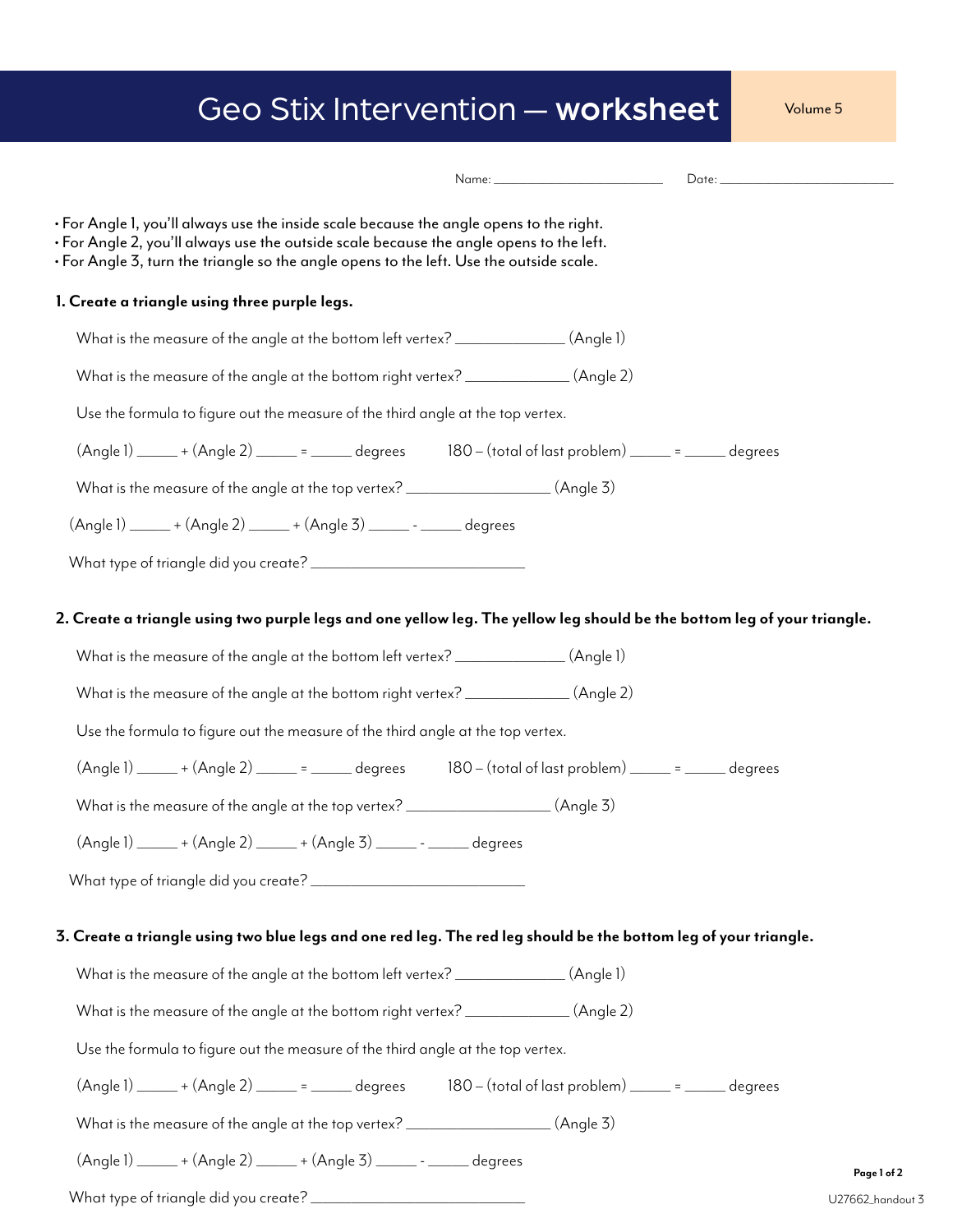### **4. Create a triangle that has two dark green legs and one orange leg. The orange leg should be the bottom leg of your triangle.**

| What is the measure of the angle at the bottom left vertex? _______________(Angle 1)                                                                                                                  |  |
|-------------------------------------------------------------------------------------------------------------------------------------------------------------------------------------------------------|--|
| What is the measure of the angle at the bottom right vertex? ______________(Angle 2)                                                                                                                  |  |
| Use the formula to figure out the measure of the third angle at the top vertex.                                                                                                                       |  |
| $(\text{Angle 1})$ $\_\_\_\_ + (\text{Angle 2})$ $\_\_\_\_\_\_\_\_\_ = \_\_\_\_\$ degrees $\_\_\_\_\_\_\_\_$ 180 $-$ (total of last problem) $\_\_\_\_\_\_\_\_\_\_\_\_\_\_\_\_\_ = \_\_\_\_\$ degrees |  |
| What is the measure of the angle at the top vertex? ___________________(Angle 3)                                                                                                                      |  |
| $(A \cap B)$ $\qquad \qquad + (A \cap B)$ $\qquad \qquad + (A \cap B)$ $\qquad \qquad - \qquad - \qquad$                                                                                              |  |
|                                                                                                                                                                                                       |  |
|                                                                                                                                                                                                       |  |

### **5. Create a triangle that has three red legs.**

What is the measure of the angle at the bottom left vertex? \_\_\_\_\_\_\_\_\_\_\_\_\_\_\_\_\_(Angle 1)

What is the measure of the angle at the bottom right vertex? \_\_\_\_\_\_\_\_\_\_\_\_\_\_\_\_\_(Angle 2)

Use the formula to figure out the measure of the third angle at the top vertex.

| (Angle 1)<br>180 – (total of last problem)<br>+ (Anale 2)<br>dearees |
|----------------------------------------------------------------------|
|----------------------------------------------------------------------|

What is the measure of the angle at the top vertex? \_\_\_\_\_\_\_\_\_\_\_\_\_\_\_\_\_\_\_\_\_\_(Angle 3)

 $(Angle 1)$   $+ (Angle 2)$   $+ (Angle 3)$   $deg$ 

What type of triangle did you create? \_\_\_\_\_\_\_\_\_\_\_\_\_\_\_\_\_\_\_\_\_\_\_\_\_\_\_\_\_\_\_\_\_\_\_\_\_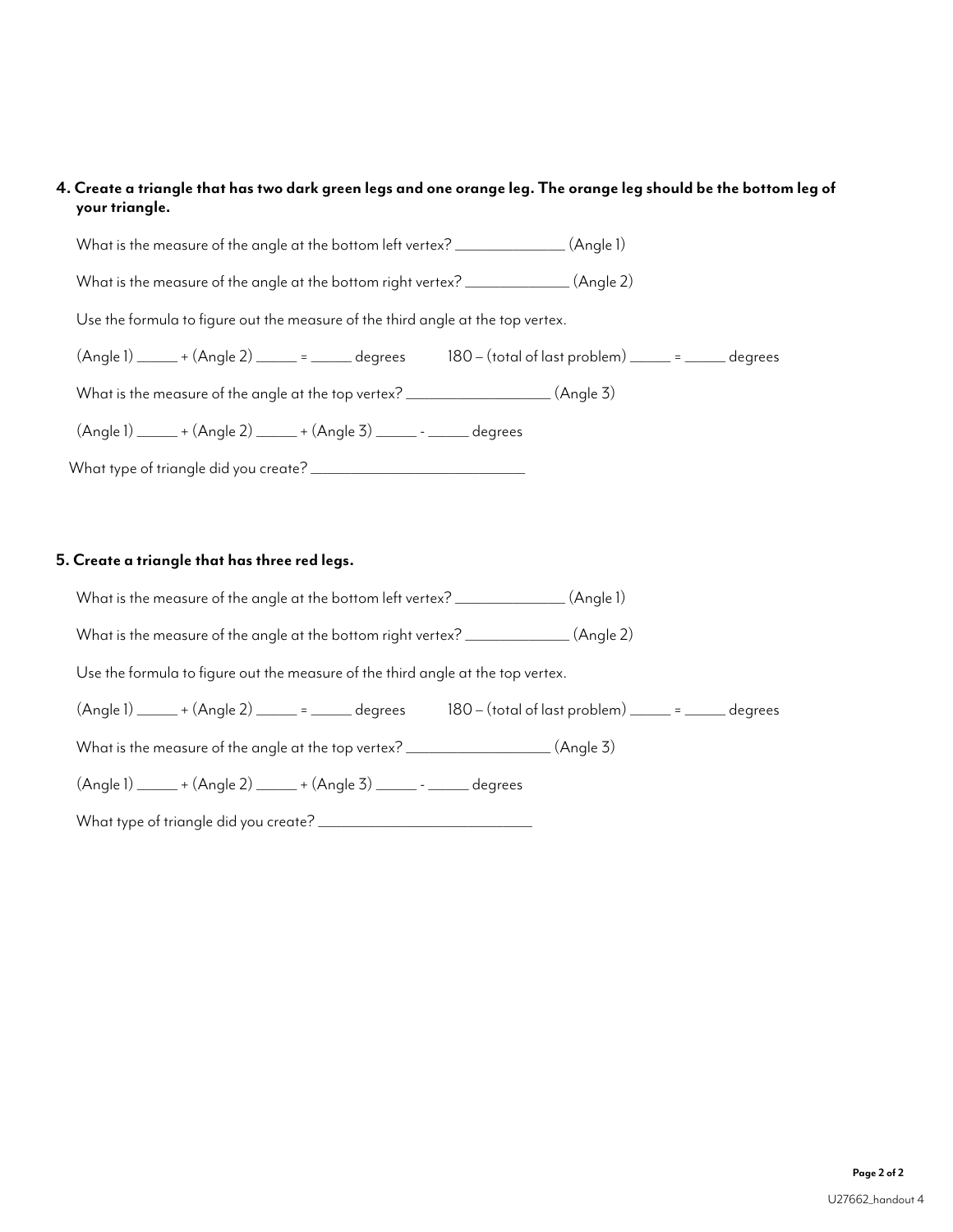# Geo Stix Extension — worksheet Volume 5

| 1. Create your own equilateral triangle.                                                                                                                                                                                                |                            |                |         |
|-----------------------------------------------------------------------------------------------------------------------------------------------------------------------------------------------------------------------------------------|----------------------------|----------------|---------|
| What color did you choose? ________________                                                                                                                                                                                             |                            |                |         |
| What is the measure of the angle at the bottom left vertex? ______________(Angle 1)                                                                                                                                                     |                            |                |         |
| What is the measure of the angle at the bottom right vertex? ______________(Angle 2)                                                                                                                                                    |                            |                |         |
| Use the formula to figure out the measure of the third angle at the top vertex.                                                                                                                                                         |                            |                |         |
| $(Angle 1)$ $\qquad \qquad +$ $(Angle 2)$ $\qquad \qquad =$ $\qquad \qquad$ degrees $\qquad \qquad 180$ - $(total of last problem)$ $\qquad \qquad =$ $\qquad \qquad$ degrees                                                           |                            |                |         |
| What is the measure of the angle at the top vertex? __________________(Angle 3)                                                                                                                                                         |                            |                |         |
| (Angle 1) ______ + (Angle 2) ______ + (Angle 3) ______ - ______ degrees                                                                                                                                                                 |                            |                |         |
| 2. Create your own isosceles triangle.                                                                                                                                                                                                  |                            |                |         |
| What two colors did you choose? _______________                                                                                                                                                                                         |                            |                |         |
| Which color is the bottom leg? ________________                                                                                                                                                                                         |                            |                |         |
| What is the measure of the angle at the bottom left vertex? ______________(Angle 1)                                                                                                                                                     |                            |                |         |
| What is the measure of the angle at the bottom right vertex? _____________(Angle 2)                                                                                                                                                     |                            |                |         |
| Use the formula to figure out the measure of the third angle at the top vertex.                                                                                                                                                         |                            |                |         |
| $(Angle 1)$ $\_\_\_$ + $(Angle 2)$ $\_\_\_\_\_$ = $\_\_\_\$ degrees $\_\_\_$ 180 - $(total of last problem)$ $\_\_\_\_\_\$ = $\_\_\_\_\$ degrees                                                                                        |                            |                |         |
| What is the measure of the angle at the top vertex? __________________(Angle 3)                                                                                                                                                         |                            |                |         |
| $(Angle 1)$ $\underline{\hspace{1cm}}$ + $(Angle 2)$ $\underline{\hspace{1cm}}$ + $(Angle 3)$ $\underline{\hspace{1cm}}$ - $\underline{\hspace{1cm}}$ degrees                                                                           |                            |                |         |
| 3. Create your own scalene triangle.                                                                                                                                                                                                    |                            |                |         |
|                                                                                                                                                                                                                                         |                            |                |         |
| Bottom leg color ________                                                                                                                                                                                                               | Right leg color __________ | Left leg color |         |
| What is the measure of the angle at the bottom left vertex? _______________(Angle 1)                                                                                                                                                    |                            |                |         |
| What is the measure of the angle at the bottom right vertex? ______________(Angle 2)                                                                                                                                                    |                            |                |         |
| Use the formula to figure out the measure of the third angle at the top vertex.                                                                                                                                                         |                            |                |         |
| $(Angle 1) \underline{\hspace{2cm}} + (Angle 2) \underline{\hspace{2cm}} = \underline{\hspace{2cm}} \text{degrees} \qquad \qquad 180-(\text{total of last problem}) \underline{\hspace{2cm}} = \underline{\hspace{2cm}} \text{degrees}$ |                            |                |         |
| What is the measure of the angle at the top vertex? __________________(Angle 3)                                                                                                                                                         |                            |                |         |
| (Angle 1) ______ + (Angle 2) ______ + (Angle 3) ______ - ______ degrees                                                                                                                                                                 |                            |                | 1127001 |